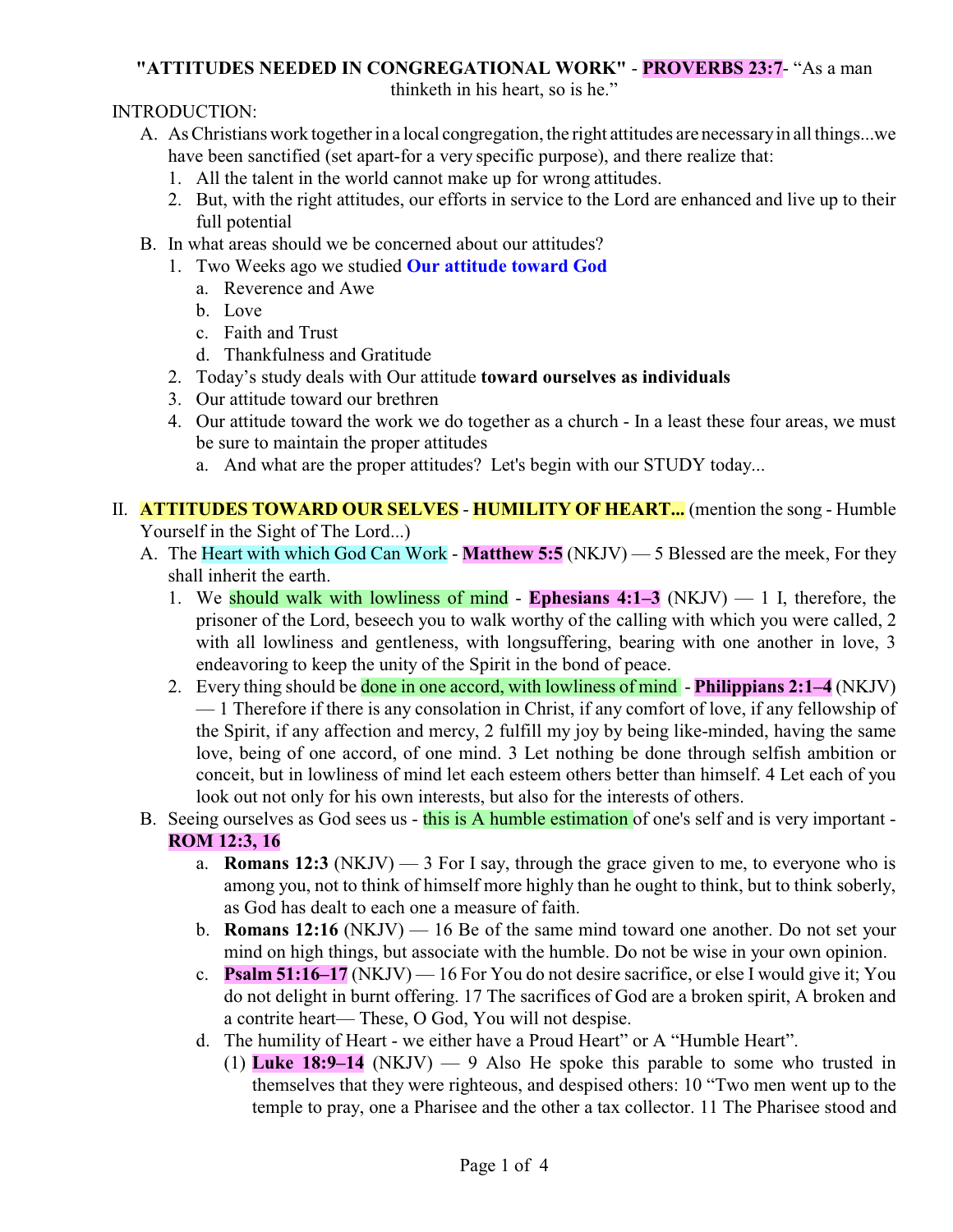prayed thus with himself, 'God, I thank You that I am not like other men—extortioners, unjust, adulterers, or even as this tax collector. 12 I fast twice a week; I give tithes of all that I possess.' 13 And the tax collector, standing afar off, would not so much as raise his eyes to heaven, but beat his breast, saying, 'God, be merciful to me a sinner!' 14 I tell you, this man went down to his house justified rather than the other; for everyone who exalts himself will be humbled, and he who humbles himself will be exalted."

- (2) We are either, self seeking, self trusting, self serving weak and carnal in heart like the Pharisee or:
- (3) Humble like the Tax Collector We seek after God, trust God, serve God and are strong & spiritual minded.
	- (a) There is a blessing in this heart **James 4:6,10**
		- i) **James 4:6** (NKJV) 6 But He gives more grace. Therefore He says: "God resists the proud, But gives grace to the humble."
		- ii) **James 4:10** (NKJV) 10 Humble yourselves in the sight of the Lord, and He will lift you up.
- C. Humility includes a willingness to serve, even to do "menial" tasks **JN. 13:6-17**
	- 1. **John 13:6–17** (NKJV) 6 Then He came to Simon Peter. And Peter said to Him, "Lord, are You washing my feet?" 7 Jesus answered and said to him, "What I am doing you do not understand now, but you will know after this." 8 Peter said to Him, "You shall never wash my feet!" Jesus answered him, "If I do not wash you, you have no part with Me." 9 Simon Peter said to Him, "Lord, not my feet only, but also my hands and my head!" 10 Jesus said to him, "He who is bathed needs only to wash his feet, but is completely clean; and you are clean, but not all of you." 11 For He knew who would betray Him; therefore He said, "You are not all clean." 12 So when He had washed their feet, taken His garments, and sat down again, He said to them, "Do you know what I have done to you? 13 You call Me Teacher and Lord, and you say well, for so I am. 14 If I then, your Lord and Teacher, have washed your feet, you also ought to wash one another's feet. 15 For I have given you an example, that you should do as I have done to you. 16 Most assuredly, I say to you, a servant is not greater than his master; nor is he who is sent greater than he who sent him. 17 If you know these things, blessed are you if you do them.
	- 2. No ONE is TOO BIG to do LITTLE things!
		- a. **vrs 8** Peter said to Him, "You shall never wash my feet!" Jesus answered him, "If I do not wash you, you have no part with Me."
		- b. There is nothing wrong with allowing others to help us out?
			- (1) A lesson that is difficult for me to learn.
- D. "Show me a man who cannot bother to do little things and I'll show you a man who cannot be trusted to do big things." - (Lawrence D. Bell) - cf. **MATT. 25:41-46, 1 PET. 5:5-7**
	- 1. **Matthew 25:41–46** (NKJV) 41 "Then He will also say to those on the left hand, 'Depart from Me, you cursed, into the everlasting fire prepared for the devil and his angels: 42 for I was hungry and you gave Me no food; I was thirsty and you gave Me no drink; 43 I was a stranger and you did not take Me in, naked and you did not clothe Me, sick and in prison and you did not visit Me.' 44 "Then they also will answer Him, saying, 'Lord, when did we see You hungry or thirsty or a stranger or naked or sick or in prison, and did not minister to You?' 45 Then He will answer them, saying, 'Assuredly, I say to you, inasmuch as you did not do it to one of the least of these, you did not do it to Me.' 46 And these will go away into everlasting punishment, but the righteous into eternal life."
		- a. **1 Peter 5:5–7** (NKJV) 5 Likewise you younger people, submit yourselves to your elders. Yes, all of you be submissive to one another, and be clothed with humility, for "God resists the proud, But gives grace to the humble." 6 Therefore humble yourselves under the mighty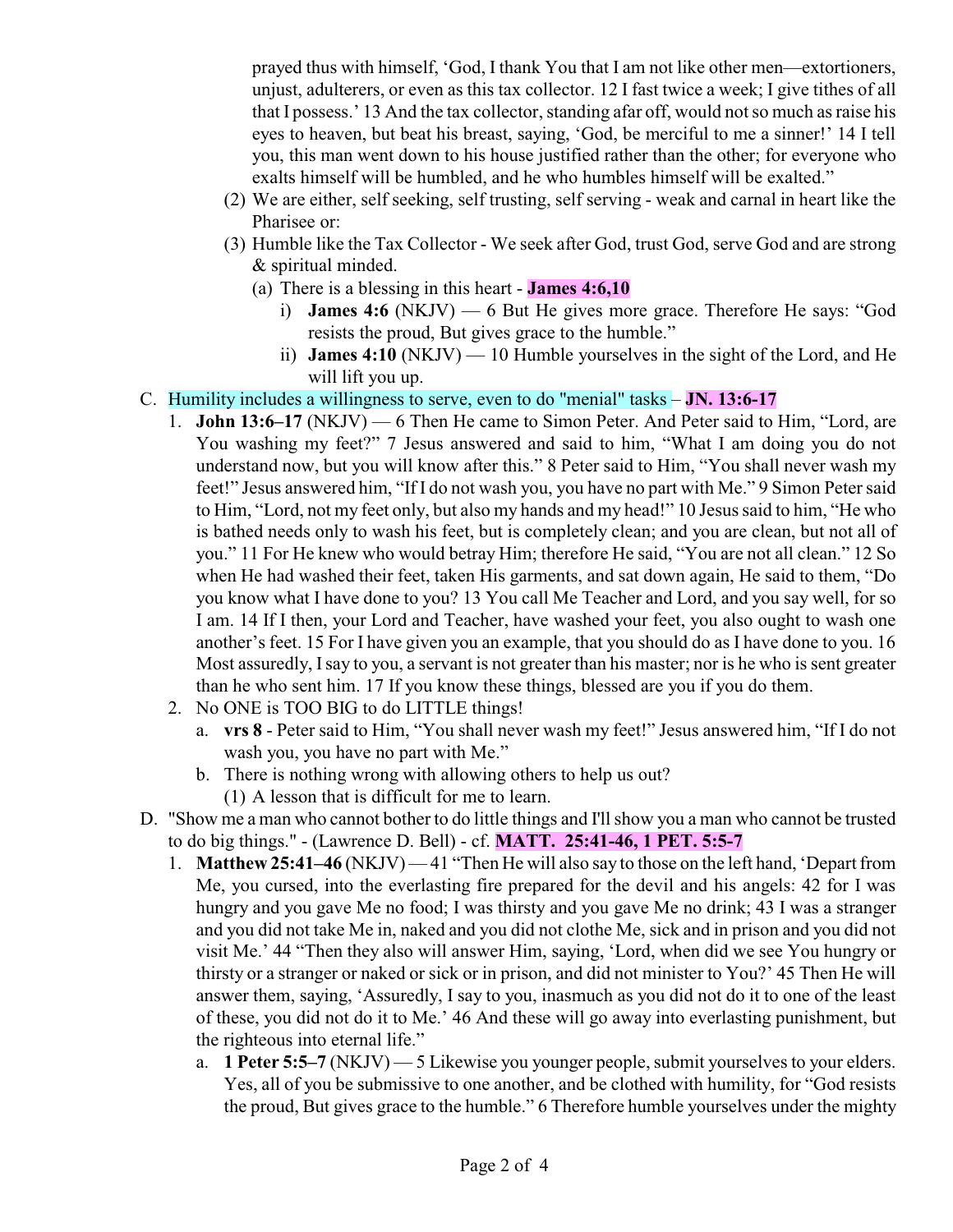hand of God, that He may exalt you in due time, 7 casting all your care upon Him, for He cares for you.

E. Are we humble enough to serve your fellow brother?

## III. **TEACHABILITY... Some are just not teachable - they already know everything, have closed minds to new thoughts, and refuse to listen.**

- A. Requires Humility **Matthew 18:3-4**  3and said, "Assuredly, Isay to you, unless you are converted and become as little children, you will by no means enter the kingdom of heaven. 4"Therefore whoever humbles himself as this little child is the greatest in the kingdom of heaven.
- B. Requires Wisdom **Proverbs 1:2-7** 2To know wisdom and instruction, To perceive the words of understanding, 3To receive the instruction of wisdom, Justice, judgment, and equity; 4To give prudence to the simple, To the young man knowledge and discretion— 5A wise man will hear and increase learning, And a man of understanding will attain wise counsel,
	- 1. To be teachable is to be wise **PROV. 15:31-32**
		- a. **Proverbs 15:31–32** (NKJV) 31 The ear that hears the rebukes of life Will abide among the wise. 32 He who disdains instruction despises his own soul, But he who heeds rebuke gets understanding.
- C. Teachability includes:
	- 1. THE HUNGER **1 Peter 2:2 cf Matthew 5:6**
		- a. **1 Peter 2:2** (NKJV) 2 as newborn babes, desire the pure milk of the word, that you may grow thereby,
			- (1) **Matthew 5:6** (NKJV) 6 Blessed are those who hunger and thirst for righteousness, For they shall be filled.
		- b. An eagerness to learn and grow **2 PET. 3:18** "But grow in the grace and knowledge of our Lord and Saviour Jesus Christ."
		- c. The ability to learn from correction, to profit from advice and criticism
	- 2. The old as well as the young need a teachable attitude: EVERYONE NEEDS TO BE TAUGHT.
		- a. Children, Teens, Young Adults, Middle Age and Elderly alike. (1) "Education is too good to limit just to the young." (Elton Trueblood)
- D. How teachable are we, when it comes to opportunities to study God's word? **1 COR. 10:12**  "Wherefore let him that thinketh he stand take heed lest he fall."
	- 1. Do we seek every opportunity to Study God's Word?
		- a. Do we approach bible study with:
			- (1) Reverence
			- (2) Love
			- (3) Humility
			- (4) Gratitude
		- b. Growing Our Faith
		- c. Learning to Co-operate
		- d. Disciplining ourselves in Self Control
		- e. And with all Patience ever learning.
	- 2. Bible classes are not optional for the teachable heart of men ---- it is a feast of learning.
- IV. **HONESTY TOWARD OUR MISTAKES...this is Evaluation 2 Cor. 13:5**  5Examine yourselves as to whether you are in the faith. Test yourselves. Do you not know yourselves, that Jesus Christ is in you?—unless indeed you are disqualified.
	- A. Be careful that we can only see the faults in others but get angry when faults in us are pointed out **Matthew 7:1-5** - 3"And why do you look at the speck in your brother's eye, but do not consider the